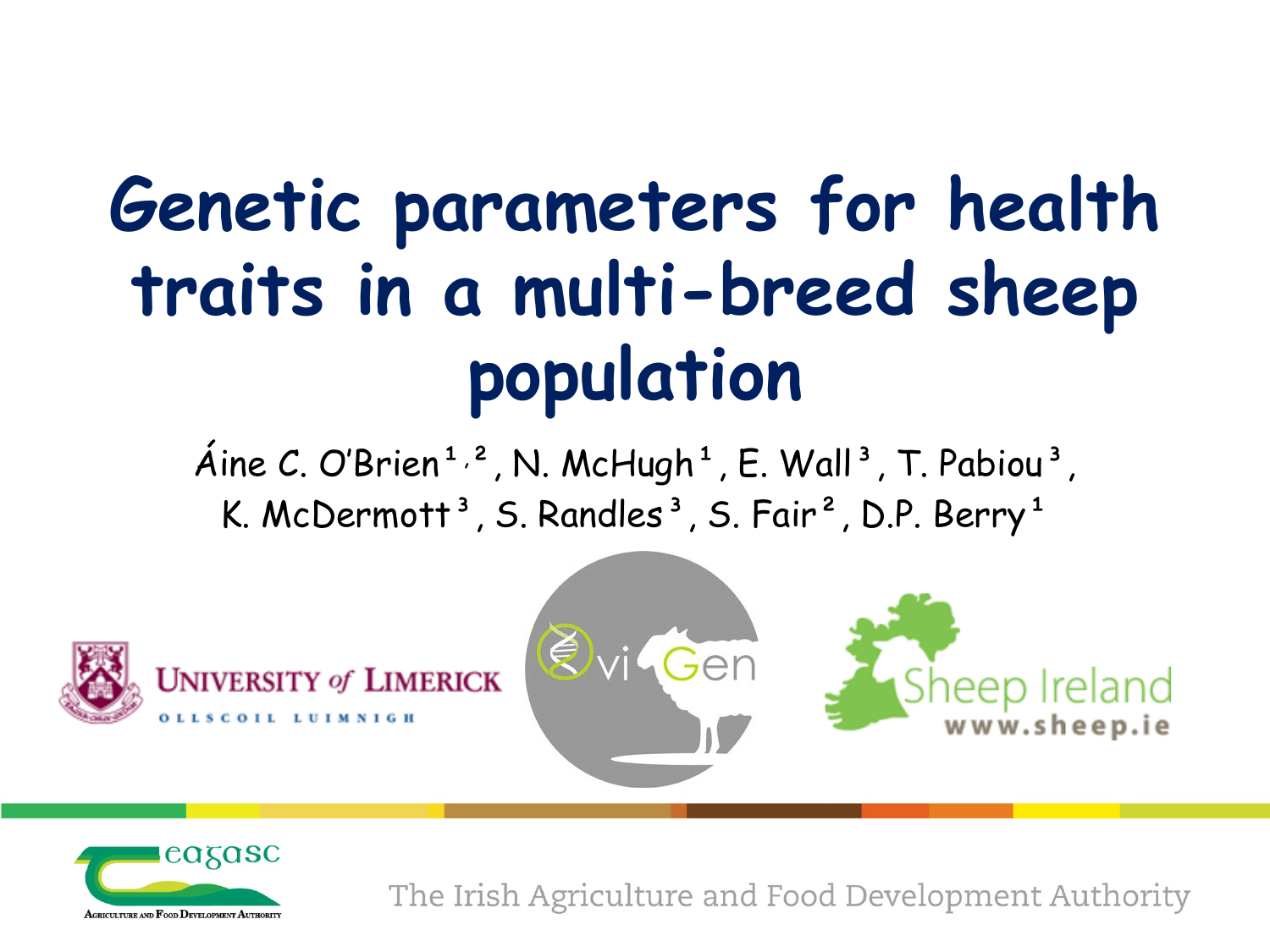# **Sheep industry in Ireland**

- 2.4 million breeding sheep
	- Majority are crossbreds
- 58,000 tonnes meat produced in 2015
	- 80% was exported
	- Exports worth >€230 million

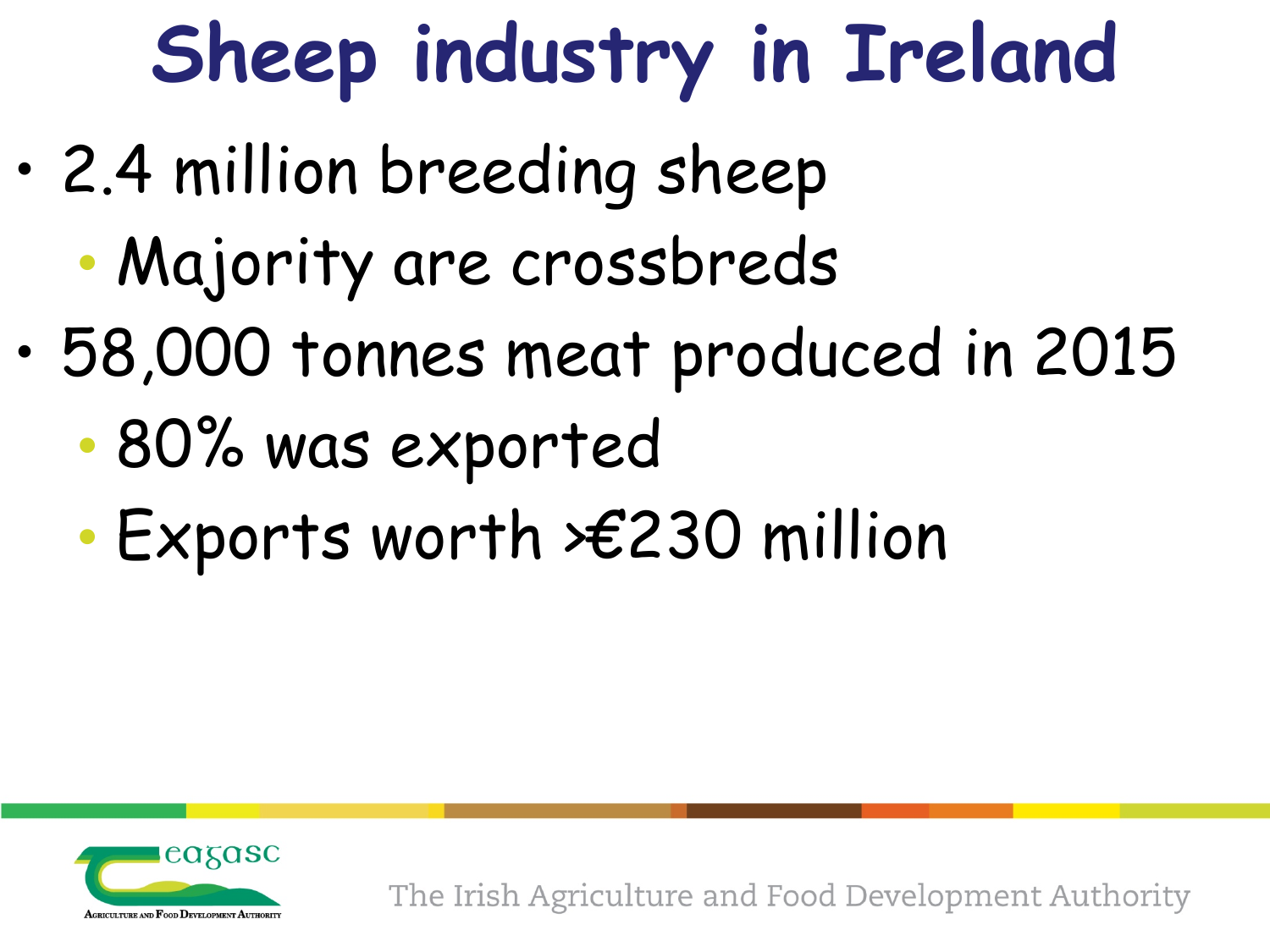

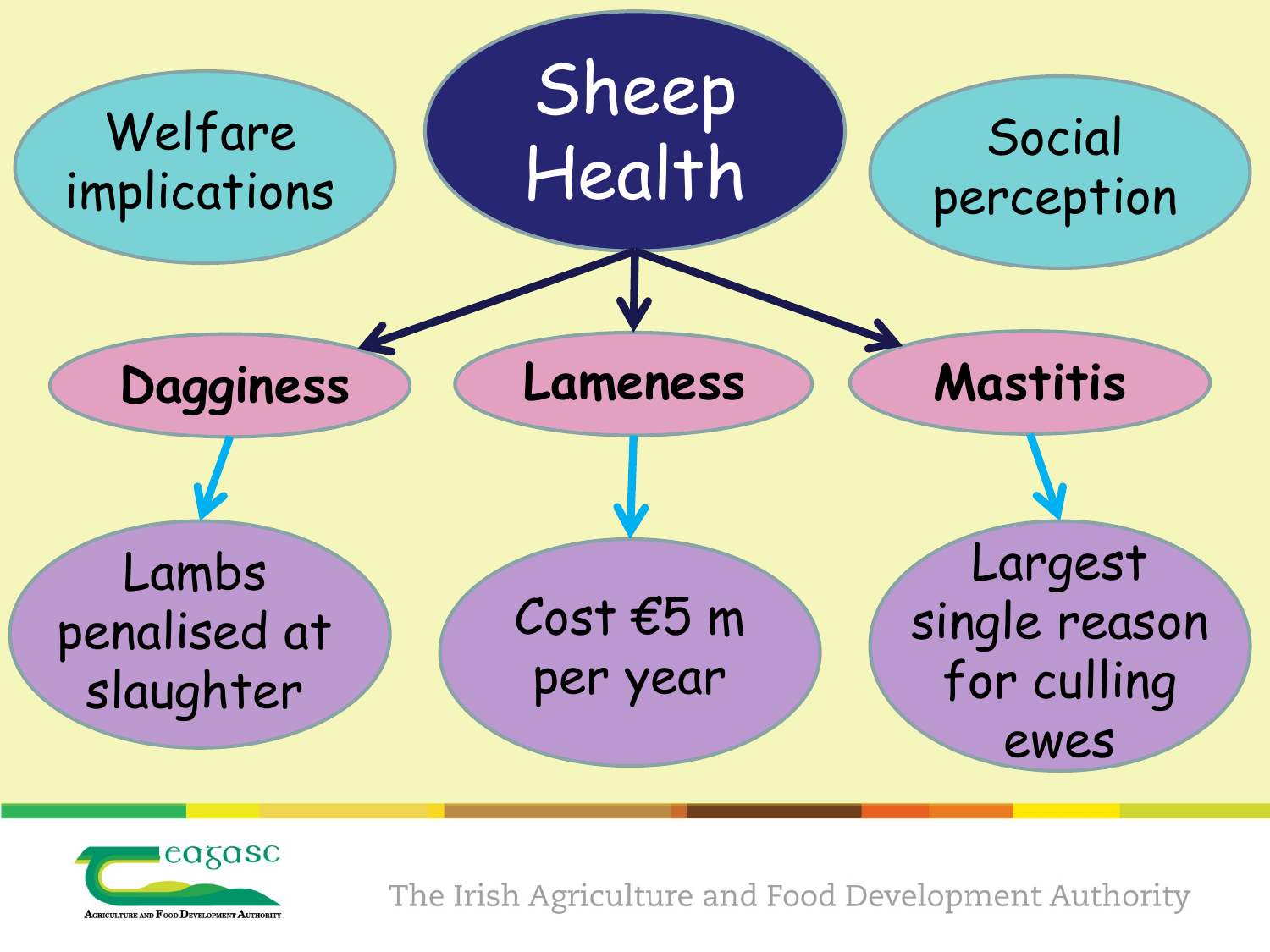# **Phenotypes**

**Dagginess Lameness**

#### **Mastitis**

- 0 = no evidence of mastitis
- 1 = evidence of
	- (historic) mastitis





Score 1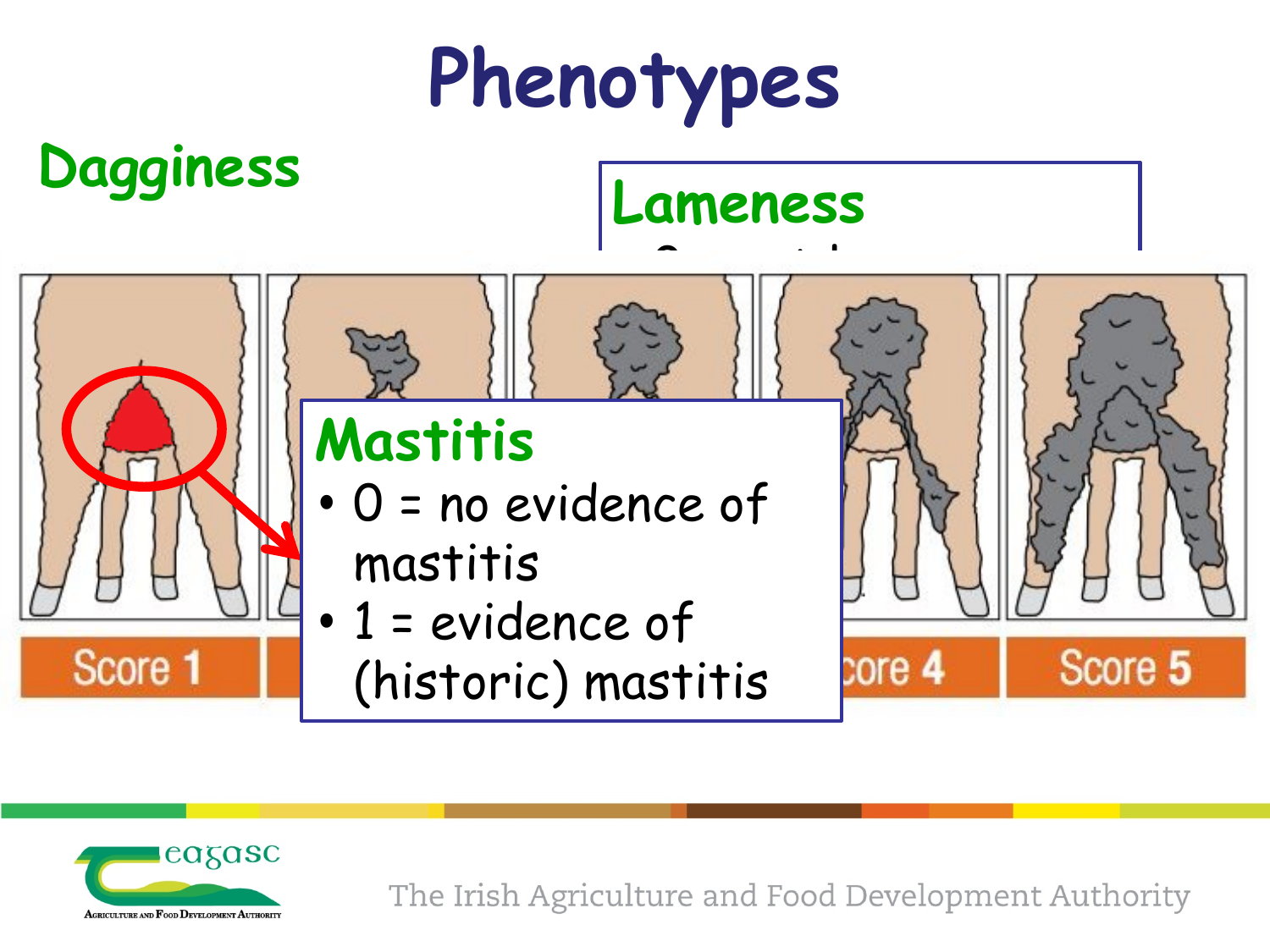

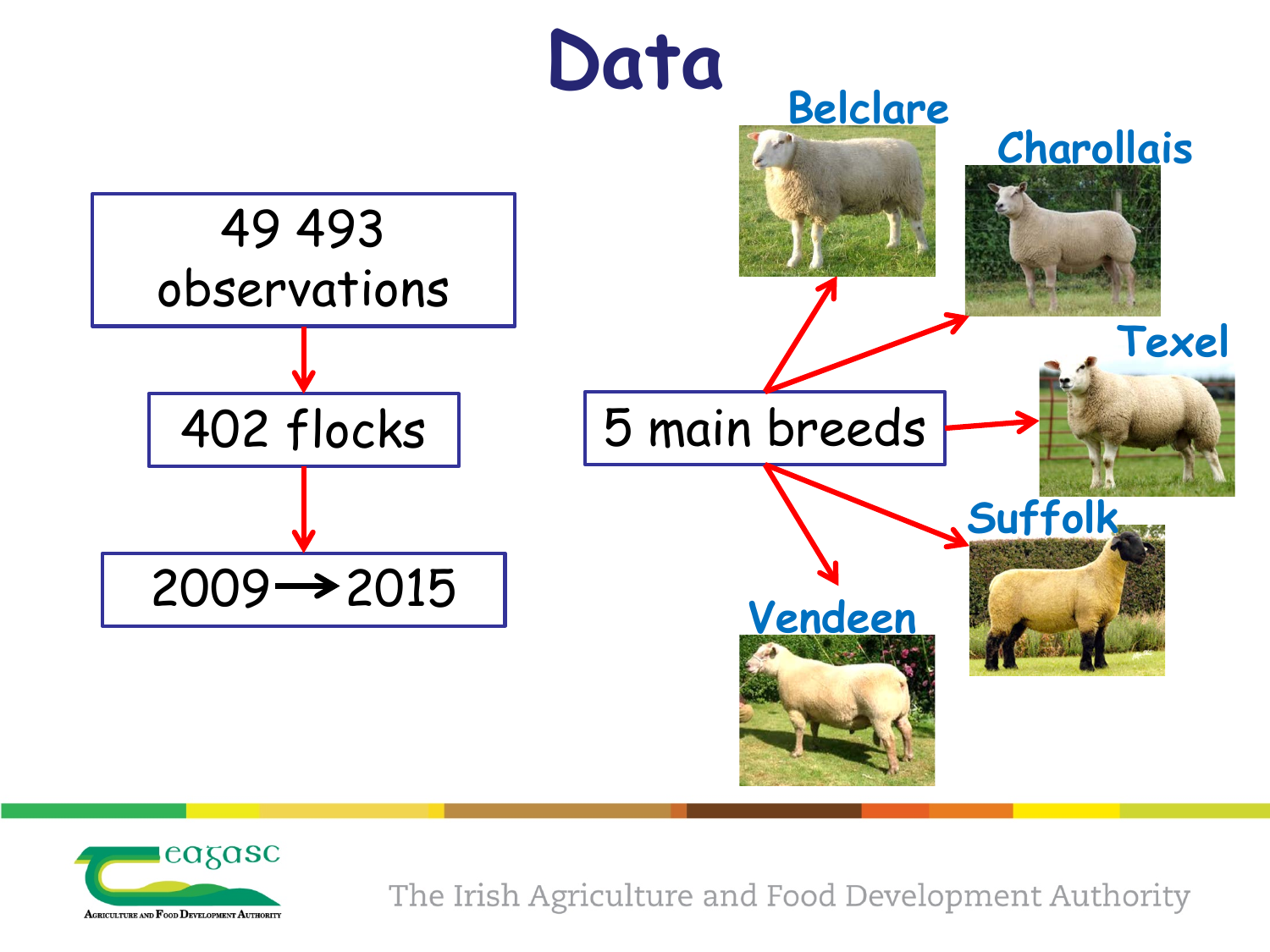

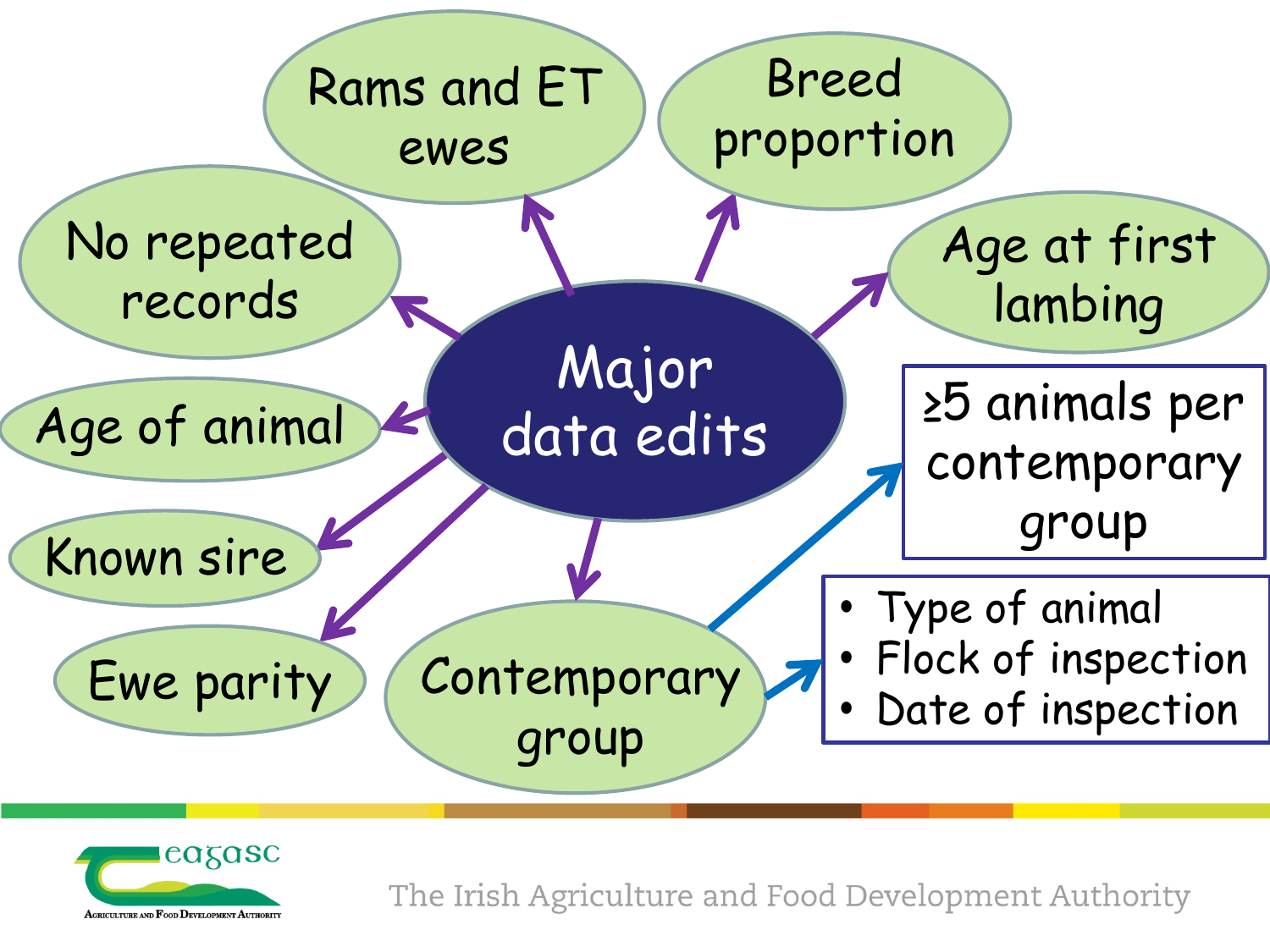



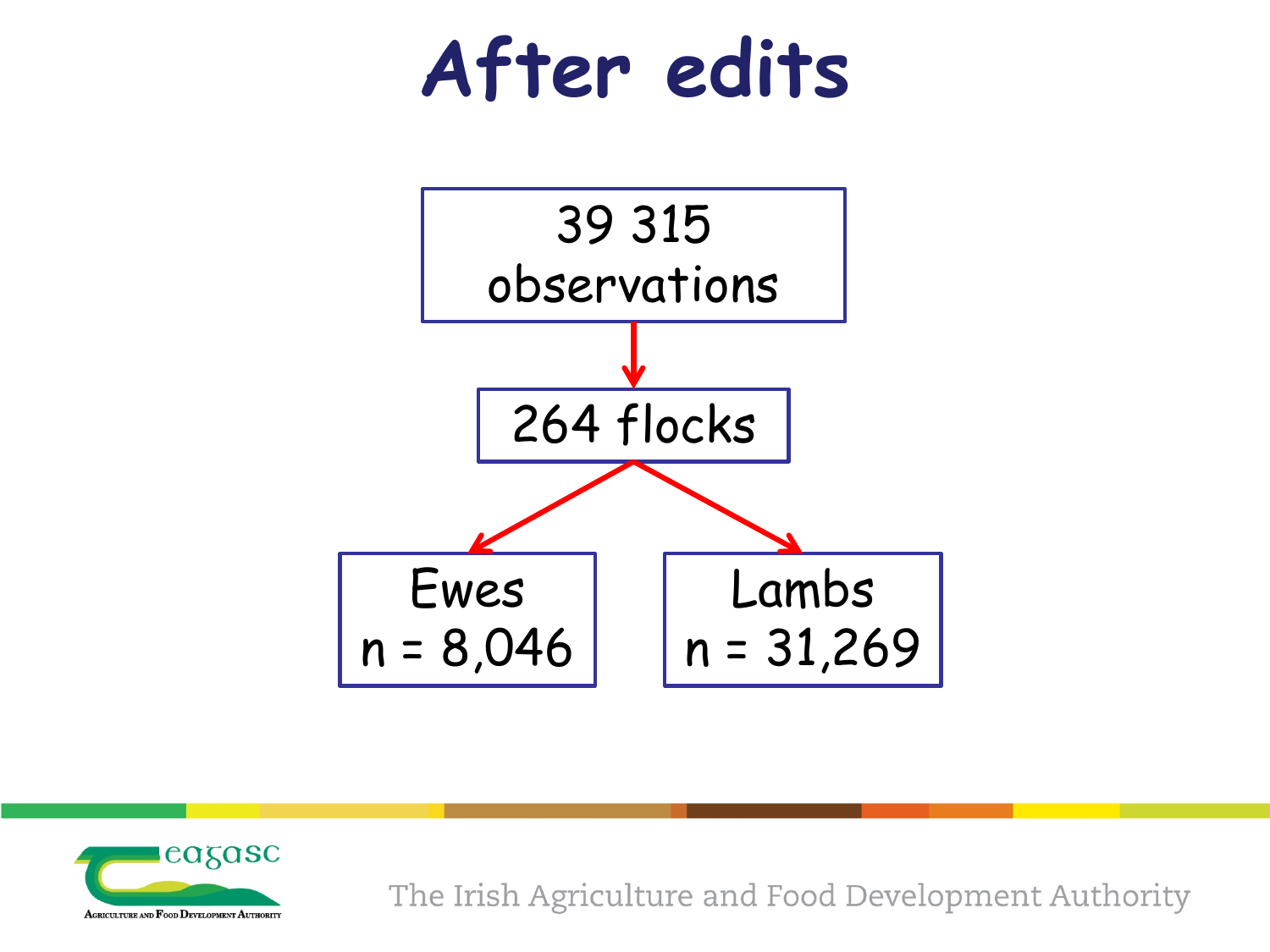

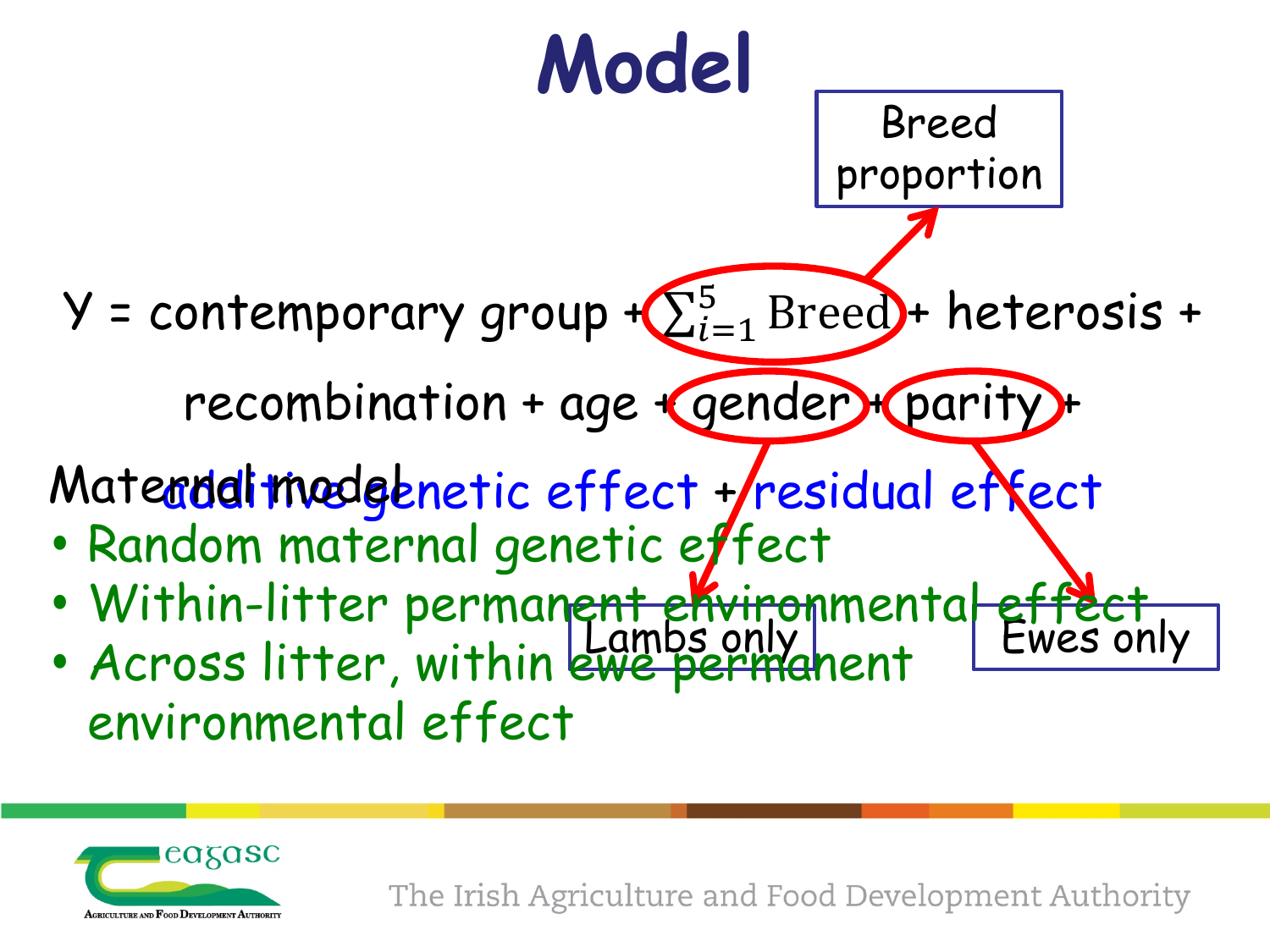

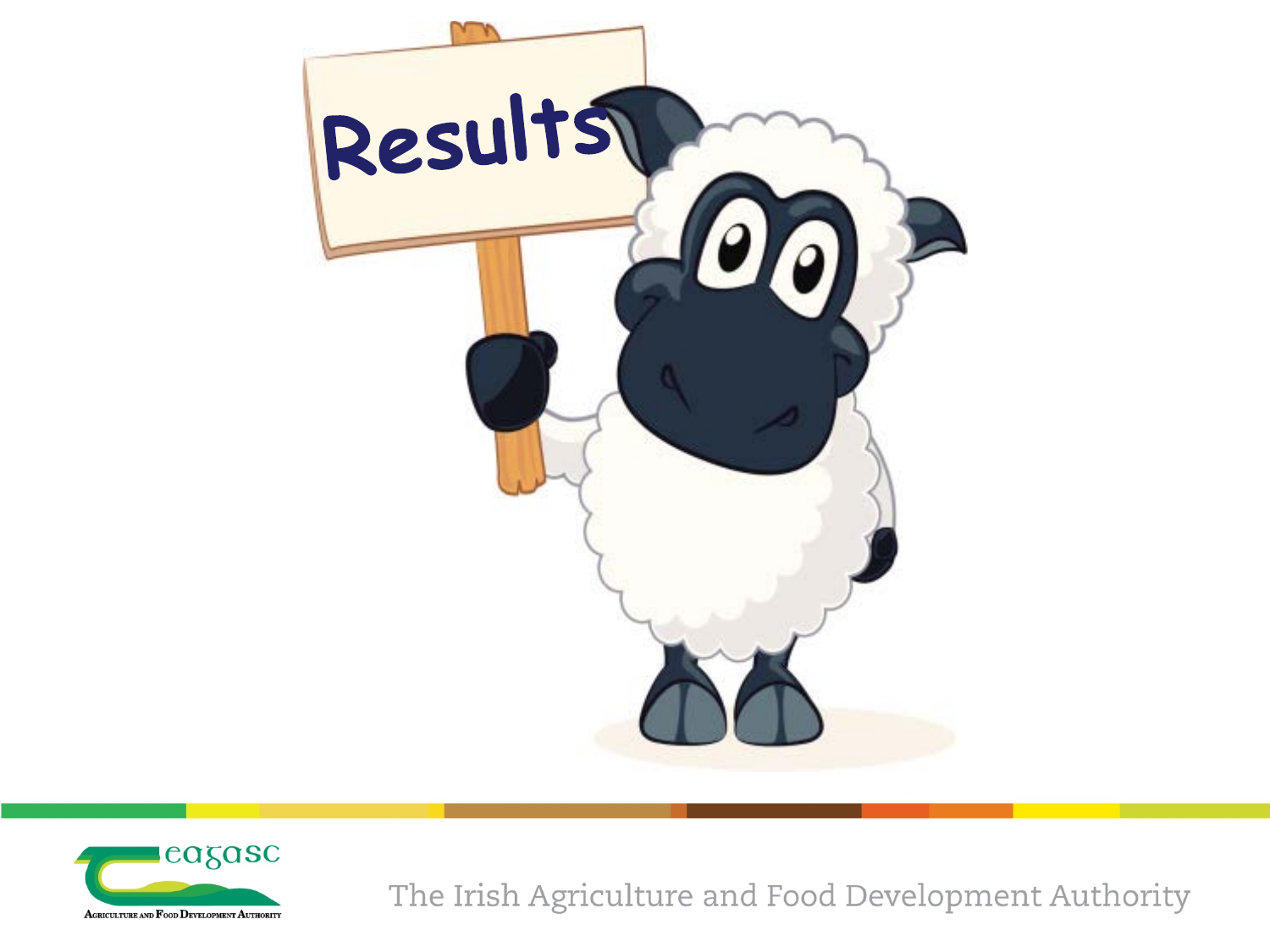# **Heritability**

|           | Direct heritability (h <sup>2</sup> ) |            | $r_a$ - lambs<br>and ewes |
|-----------|---------------------------------------|------------|---------------------------|
|           | Lambs                                 | Ewes       |                           |
| Dagginess | 0.14(0.02)                            | 0.15(0.03) | 0.38(0.13)                |
| Lameness  | 0.12(0.02)                            | 0.06(0.02) | 0.05(0.25)                |
| Mastitis  |                                       | 0.04(0.03) |                           |

Dagginess in lambs had a maternal heritability of 0.05 (0.02)

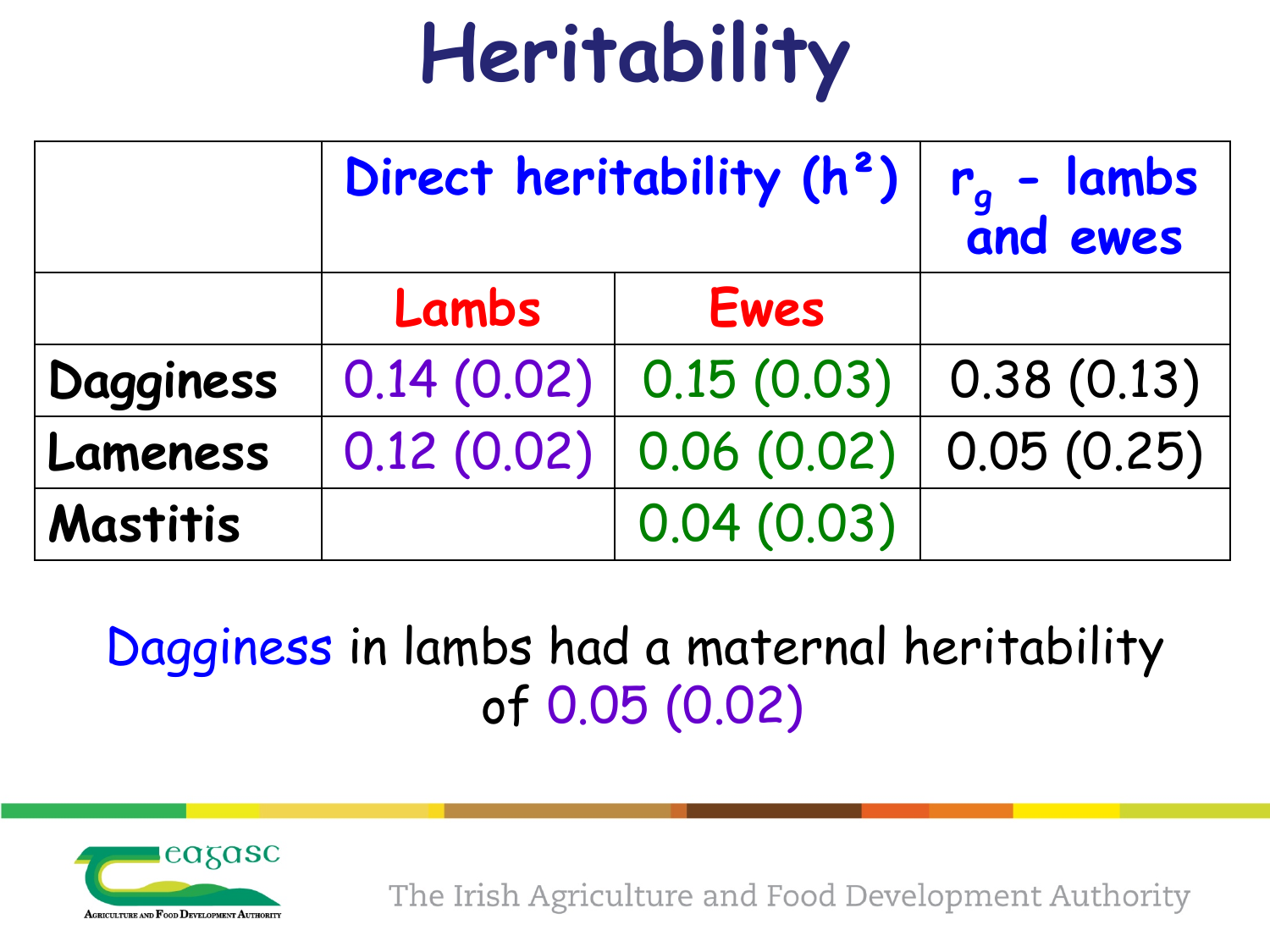### **Genetic correlations**

|           | <b>Dagginess</b> | Lameness   |
|-----------|------------------|------------|
| Dagginess |                  | 0.14(0.09) |
| Lameness  | 0.35(0.22)       |            |
| Mastitis  | $-0.19(0.28)$    | 0.25(0.25) |

A correlation of -0.70 (0.11) existed between maternal lamb dagginess and direct lamb dagginess

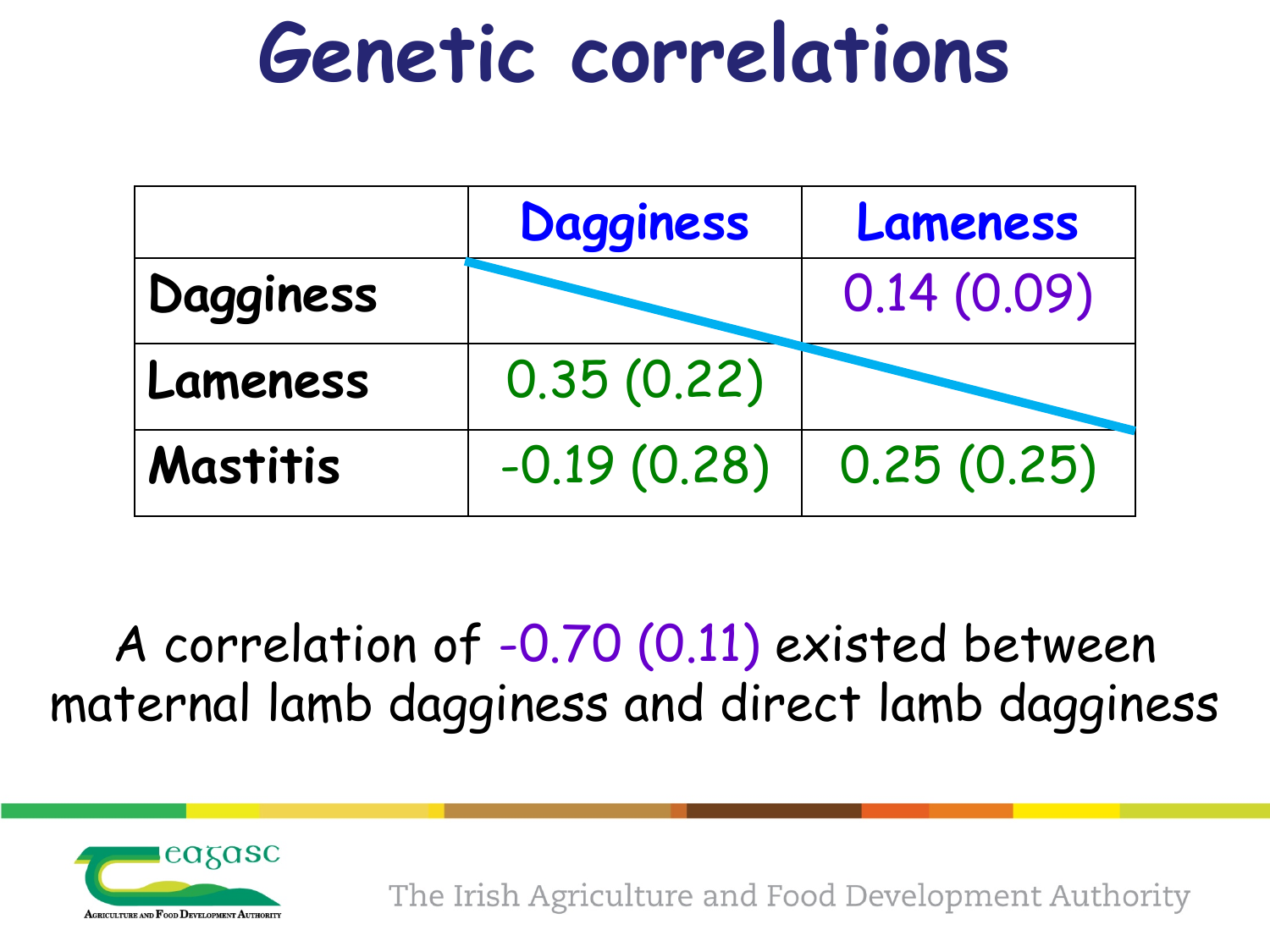

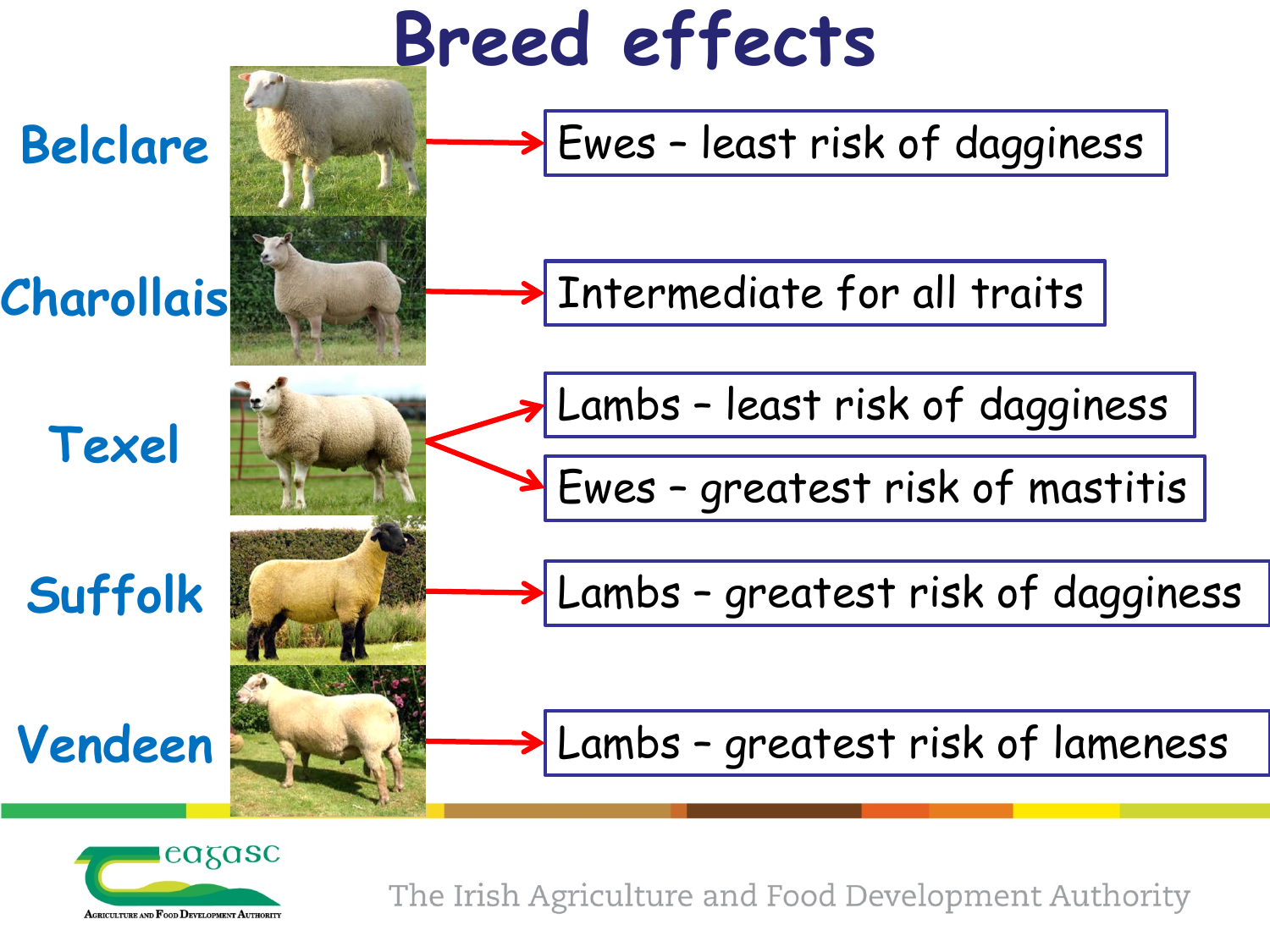## **Conclusions and implications**

- Dagginess, lameness and mastitis
	- Displayed genetic variation
- Each trait should be included in a breeding goal as they each fulfil the criteria 1.Exhibit genetic variation 2.Socially or economically important 3.Measurable on a large scale